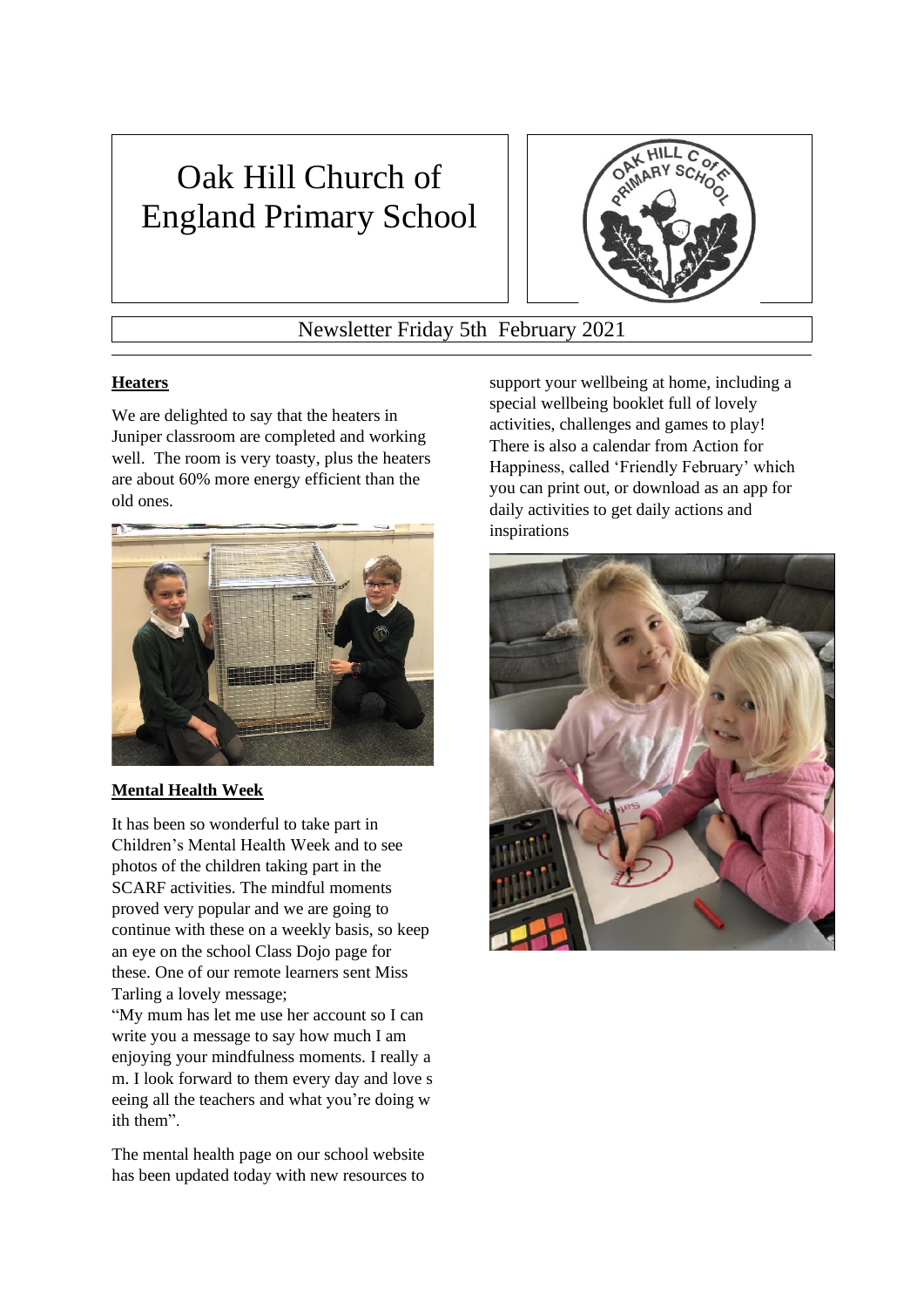| $\bullet$                                                                                    | <b>ACTION CALENDAR</b><br><b><i><u>Ridden Harrison</u></i></b>                                                                                                                                                                                                                                               |
|----------------------------------------------------------------------------------------------|--------------------------------------------------------------------------------------------------------------------------------------------------------------------------------------------------------------------------------------------------------------------------------------------------------------|
| MONDAT                                                                                       | WEDNESDAY<br><b>TAXESDAY</b><br>23 Try a new                                                                                                                                                                                                                                                                 |
|                                                                                              | The best way to take care of the full<br>way to practice<br>care of the present moment" . This<br>self-care and be<br>kind to yourself<br><b>Chairman Professor</b>                                                                                                                                          |
| i jaar hele<br>amaan ahiin<br>amaan pindi li                                                 | <b>Every hour</b><br><b>August Old Plat</b><br>simply take three<br>they be approximately that the figure enterprise<br><b>Contract State</b><br>cates towards.<br>and of street W<br><b>Common</b><br>in and out<br>$\mathcal{C}$<br>struc-                                                                 |
| 13 Million automobile<br><b>A SHOWARD THEFT</b><br>a full lowest.<br><b>Safford one many</b> | <b>Book, breaths</b><br>L2 Post the UA<br>what juned hamisure.<br>Callstown or the<br>warrents of the<br><b>CONTRACTOR</b><br>Rosseat regulary<br><b>Bulling this day</b><br>and an your has                                                                                                                 |
| <b>IR De someth</b><br>فاستعد<br>show to the                                                 | <b>IT</b> caren bena's<br>to increase and<br>mark hear what<br>they are secret.                                                                                                                                                                                                                              |
| Martially<br>scient direct piner<br>lately and unlice                                        | <b>ROSTENSIAN</b><br><b>B.</b> Stag mith<br>27 Access with<br>your hands and<br><b>N</b> San Hit<br>author and you<br>serious than some<br>all the things they<br>the time 10 St<br>of each year and<br>arraibly with his dis-<br><b>College Company</b><br><b>WIE AND HOME</b><br><b>Children</b> for News- |



# WE'RE PROUD TO SUPPORT CHILDREN'S MENTAL **HEALTH WEEK**

CHILDRENSMENTALHEALTHWEEK.ORG.UK **#CHILDRENSMENTALHEALTHWEI** 

#### **Half Term**

Just a reminder that we break up for half term on Friday 12th February. School will reopen on Tuesday 23rd February. Monday 22nd is a school INSET day.

#### **READ Gloucestershire**

Last Friday the whole school took part in the very first reading event for READ Gloucestershire. KS2 enjoyed a live webinar with Sam Copeland where he shared his new book 'Uma and the Answer to Absolutely Everything'. Cameron said, "that was great, I really enjoyed the event!" Elliot said, "we watched the webinar and it was really good, I especially liked the quiz."

EYFS/KS1 sat down to watch Julia Donaldson read her new book 'The Hospital Dog'. They then drew along with Hospital Dog's Illustrator Sara Ogilvie and produced some amazing sketches of Dot the Dalmatian!

At 2pm we took part in DEAR (Drop Everything and Read) and enjoyed some quiet time so that we could lose ourselves in a

book for a little while. What a fantastic day! We hope to take part in something similar next month.





FENNY  $23h$ TAMADIA The HASPITAL itis Abent e dry cully Spec Who NASLES the ist different JAD and makes there happy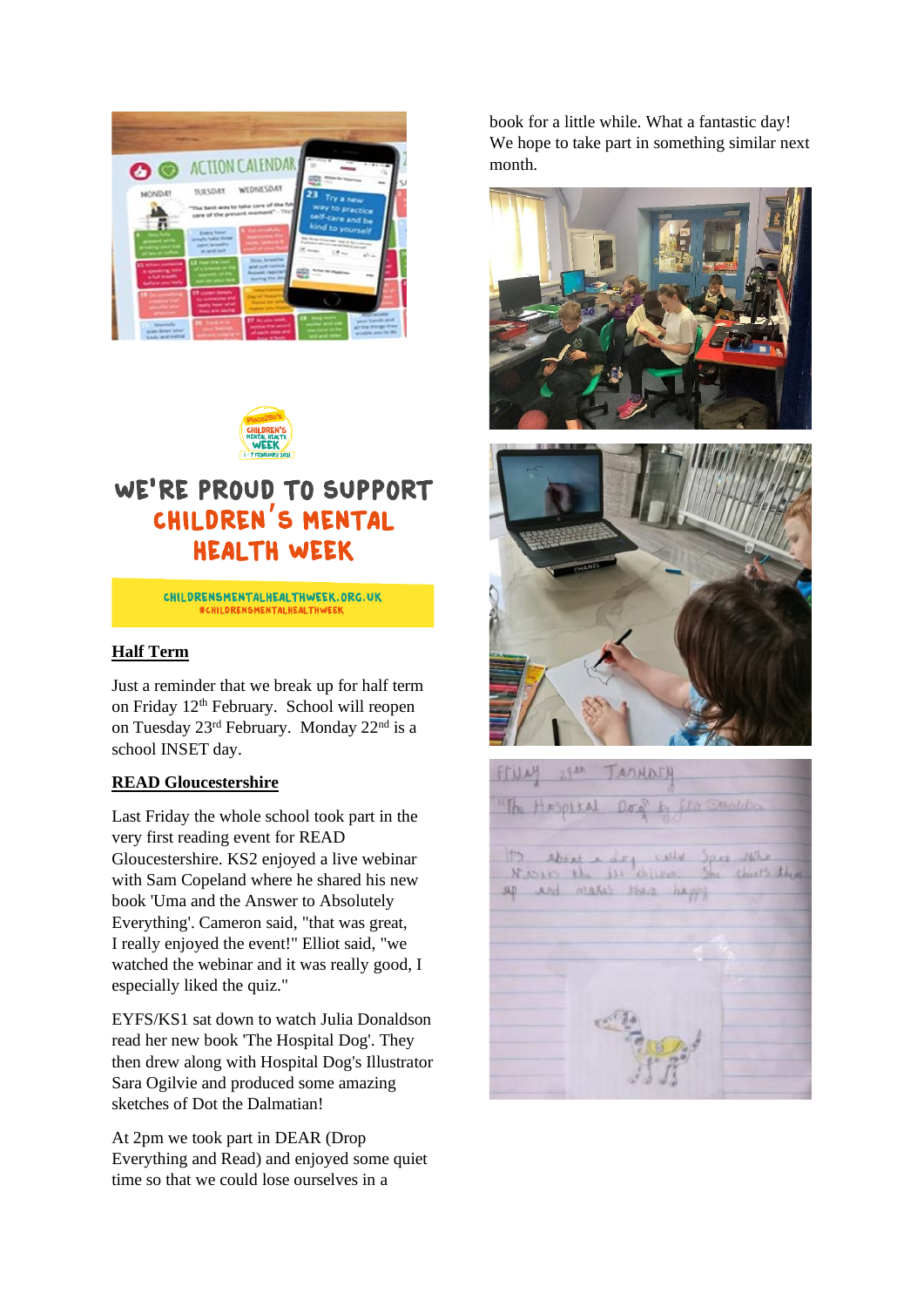







#### **Lock down Lunches**

If you are struggling for lunch ideas during lockdown then there is a great resource that the NHS has produced that gives some great ideas and inspiration for lunches and all priced at £15 a week

[https://www.nhs.uk/change4life/recipes/lunch/](https://www.nhs.uk/change4life/recipes/lunch/cheap-lockdown-lunch-ideas) [cheap-lockdown-lunch-ideas](https://www.nhs.uk/change4life/recipes/lunch/cheap-lockdown-lunch-ideas)

## **Half Term Free School Meals**

As part of the County Council's commitment to ensure *No Child Goes Hungry* the scheme will run again through the February Half Term.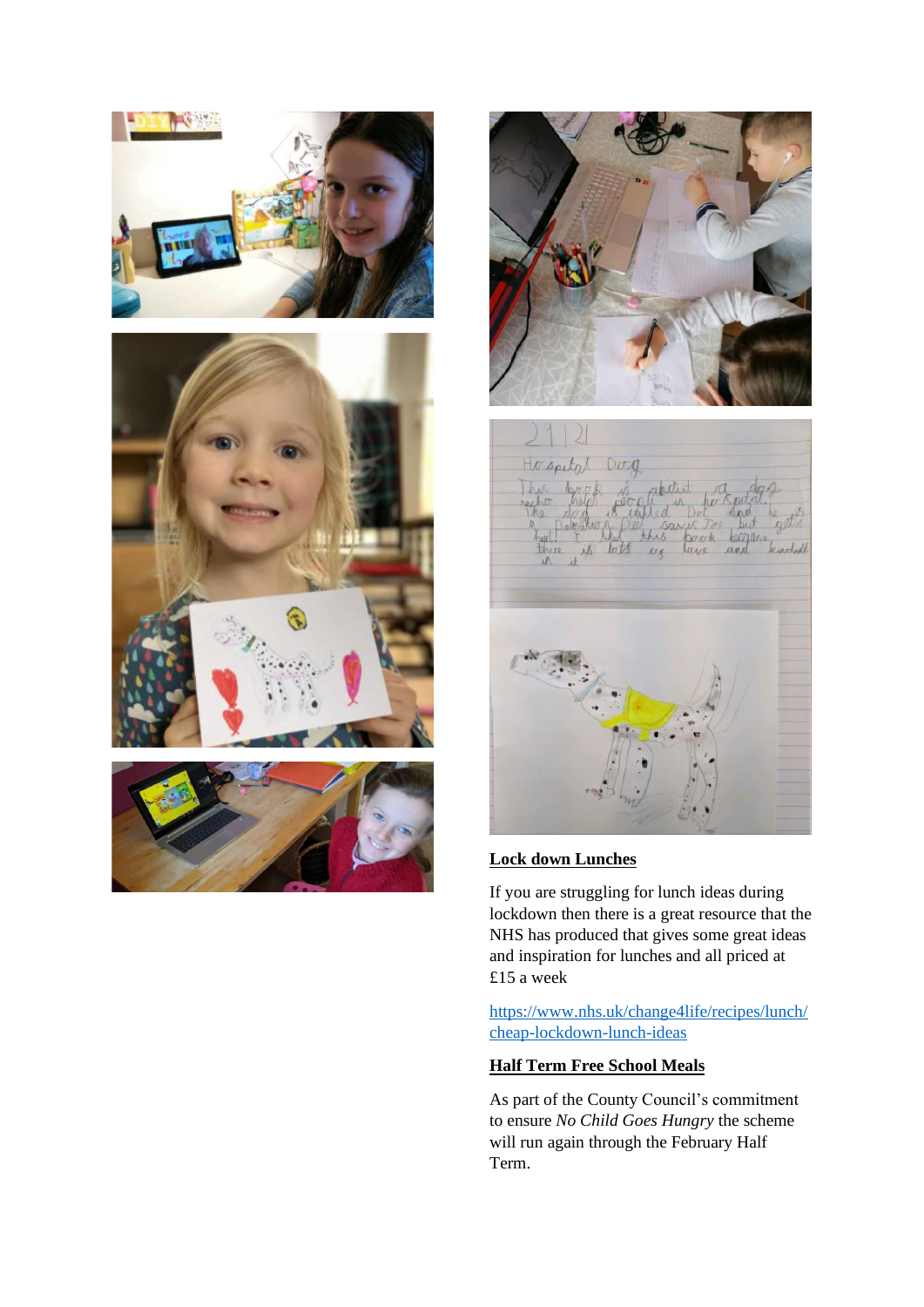During February Half Term the online portal will be available for Parents to apply for vouchers themselves. The portal will be live on the Gloucestershire County Council website from **25th January – 5 th February 2021** (closing at 5pm). Please be aware that any Parent or Carer who received a voucher during October or December holidays will receive this automatically and does not need to apply again through the portal for February.

Once the portal has closed the County Council aim for all vouchers to be sent between the  $8<sup>th</sup>$ -10<sup>th</sup> February 2021.

#### **Church Service in Alderton**

As you are aware Church services are presently suspended and a Morning Prayer takes place via Zoom. We will be publishing the link each week.

Topic: Morning Prayer

Time: 10:00 AM London

Join Zoom Meeting for Morning Prayer on Sunday

[https://us04web.zoom.us/j/79812573605?pwd](https://us04web.zoom.us/j/79812573605?pwd=V0w2MEhPcDZYQTJpajR1bm90dmUzUT09) [=V0w2MEhPcDZYQTJpajR1bm90dmUzUT0](https://us04web.zoom.us/j/79812573605?pwd=V0w2MEhPcDZYQTJpajR1bm90dmUzUT09) [9](https://us04web.zoom.us/j/79812573605?pwd=V0w2MEhPcDZYQTJpajR1bm90dmUzUT09)

Meeting ID: 798 1257 3605

Passcode: EJ8WjH

#### *Oak Hill Parishes Lenten Journey of Reflection & Prayer* **Weekly [4/5 weeks] – commencing 24th Feb 2021 at 7.00pm – please note change of time, not 2pm as originally advertised.**

I look forward to seeing those of you who are able to come together over Zoom for a time of Reading, Reflection and prayer. Approx. 25mins – all are welcome.

#### **Join Zoom Meeting link for Lenten Journey**

[https://us04web.zoom.us/j/71065091971?pwd](https://us04web.zoom.us/j/71065091971?pwd=ZFRPc041TlUzWlZ6RE92WVFNZ0padz09) [=ZFRPc041TlUzWlZ6RE92WVFNZ0padz09](https://us04web.zoom.us/j/71065091971?pwd=ZFRPc041TlUzWlZ6RE92WVFNZ0padz09) [Meeting ID: 710 6509 1971] [Passcode: fY01D0]

#### **Oak Academy Virtual Library**

Oak Academy are starting their own virtual Library with a different book every week which can be read virtually, as well as interviews with the author. This week's book is Mr Tiger, Betsy and the Blue Moon by Sally Gardner

Link: https://library.thenational.academy/

#### **Maple Class**

This week in Reception, our theme has been 'Vets' and we have been completing some vet training! As part of our training, we learnt about animals and their young. We had a special presentation, kindly made by Mrs Simpson, who works at DeMonfort Vets in Evesham. Snowy the hamster made several appearances in our lessons this week, so we learnt all about how to take care of her! We have also been enjoying finding 2D and 3D shapes all around us.



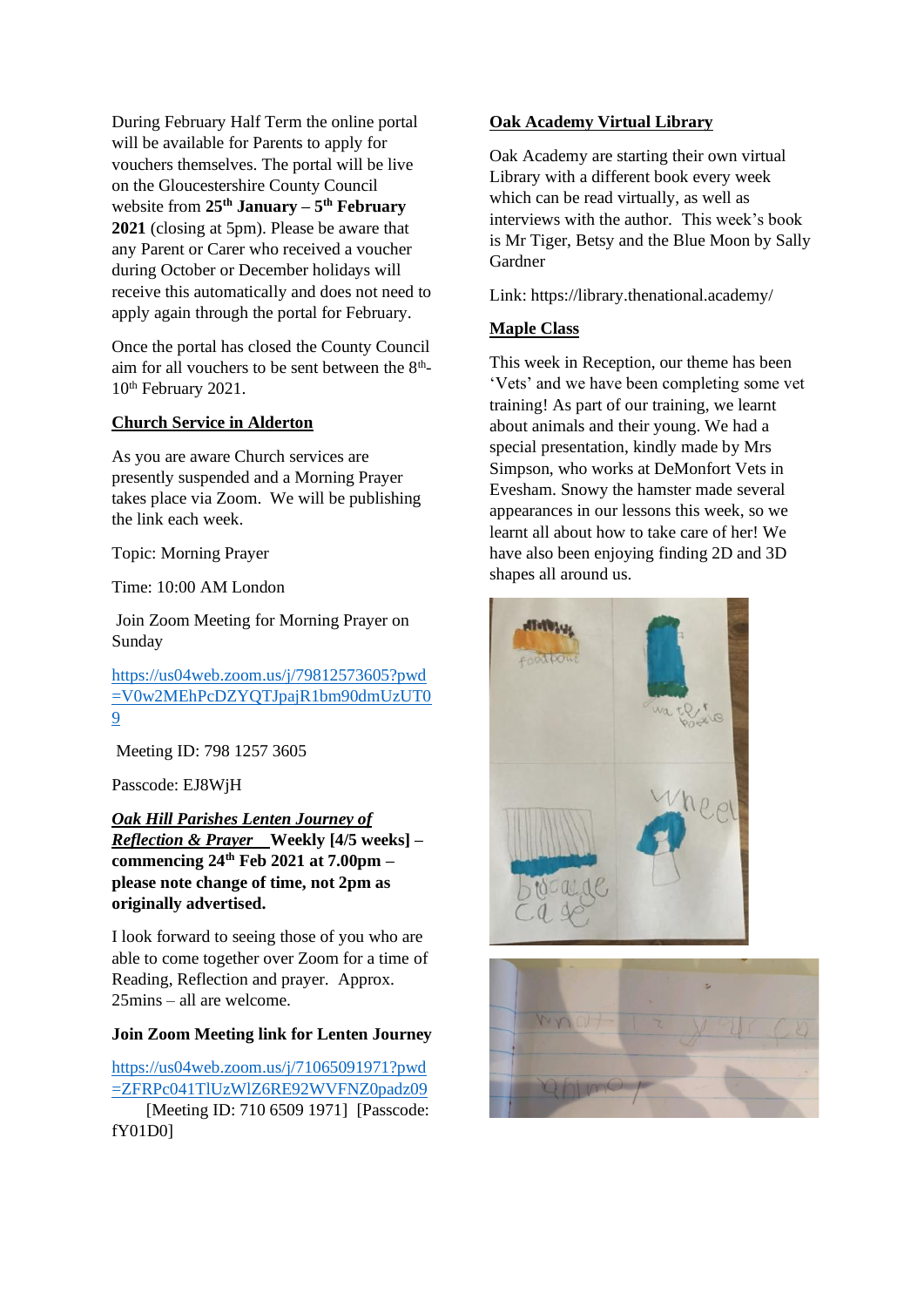#### **Willow Class**

This week in Willow Class we have been continuing our maths work around place value. Year 1 have looked at one more and one less and Year 2 have looked at ten more and ten less! We have also been working hard in Maths to understand tens and ones. In English we have been continuing with our story 'Monkeys and Hats'. We have been unpicking the story a little more and thinking about what the characters might be feeling, doing, saying and thinking at different points in the story. During our topic lessons we have been deep into the Amazon rainforest and discovered tribes that live within the rainforest.

February Mm Fs Kik Houtwurker unde wpr ana





#### **Hawthorn Class**

This week, the children have completed nonchronological reports on panda bears. The vocabulary and facts they have included make them super engaging to read! Maths has been spent exploring fractions in Year 4 and measurement in Year 3. Both years working really hard. We had a special lesson from Seven Trent Water which the children really enjoyed; only the three Ps can go down the toilet!

As it is Children's Mental Health Week, Hawthorn have explored what makes them proud and why it's so important to take pride in ourselves and how having a positive mental attitude can help to make us happier and more successful. *A bad attitude is like a flat tyre; you won't get anywhere until you change it!*

giant black and white panda boar, The which is native to South China, as species weigning 150kg and angered mly live for so years. ingly, pandas have black patches around their eyes to help then to recogniz oter pandés. Bamboo, which takes up 99.5 of diet, is very towagh and hard to break down so pandas have sizable jams in order to crush the plant. It is important to Learn about pandas and Look after pandas incase they become exstinct.